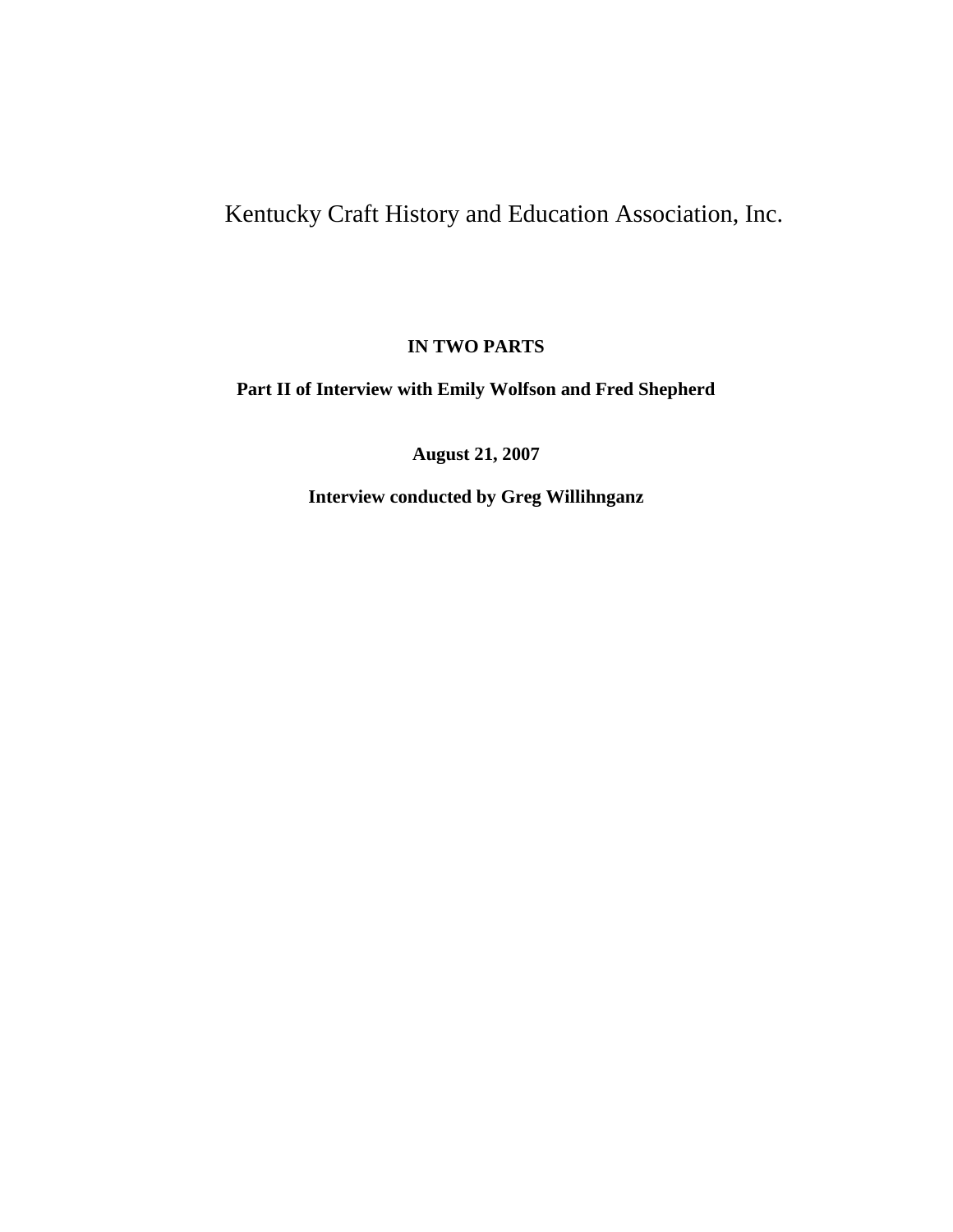## KCHEA – Part 2 - EMILY WOLFSON

WOLFSON: It's just that I, when I look back on it, and you know, when you read that twenty-fifth anniversary thing again, it's just amazing, in a way, that the Guild ever took off. (laughter – Wolfson) And I'm, I'm aware because I was here, how much some of these Art Department heads had to do with it. Clara Eagle just really was, went all out for it. She really believed in the idea. She, she pushed and she pulled and she did a tremendous job on her end of the line in west Kentucky, because west Kentucky is a long way from Berea and Lexington and Louisville. And, I think something ought to be said about just what a good job she did for western Kentucky and the Kentucky Guild. And we haven't had many people lately, but we've had a few people who came into the Kentucky Guild from, now the Murray Art Guild, and we've had several in the last eight or ten years who've been exhibiting and contributing to the Kentucky Guild.

WILLIHNGANZ: That's great. Yeah, I think the, I watched the, the New Hampshire Art League I think they call it.

WOLFSON: Uh-huh.

WILLIHNGANZ: They did a one hour documentary. They did this, I believe, about a year ago or so. Marie loaned me their, their, DVD.

WOLFSON: Oh, good.

WILLIHNGANZ: And it's terrific. It's just very, very well done - some wonderful photography, a whole lot of staff. They must have had a terrific budget to do this.

WOLFSON: Yes.

WILLIHNGANZ: Because they interviewed a lot of people, and it's interesting to me, one of the things that I found most fascinating was the inner relationship in their careers and with opportunities and whatnot. Have you been aware of a lot of that happening within the Guild?

WOLFSON: I'm, I think I'm kind of unaware (laughter – Wolfson) in that area. I suspect though a lot more happened particularly in central Kentucky than I was aware of, but you know, it's encouraging to people, just like it was encouraging to – Naoma. She had set up this little weaving cooperative and this, but to be able to come down and exhibit in the fair and to bring other people down, that must have been very helpful to her. And I think the students who have joined the Kentucky Guild maybe have profited a lot from it. I think I've gotten past the point where I really can judge (laughter – Wolfson) too much what's going on. I'm just not, I can't be as active and so I don't, I really can't judge as well. But I'm still proud of it, and I'm still, still a supporter, and I still think it's important in Kentucky. Kentucky never had as big a staff or as all that, because Kentucky has not been a rich state, and some of the efforts to do the Guild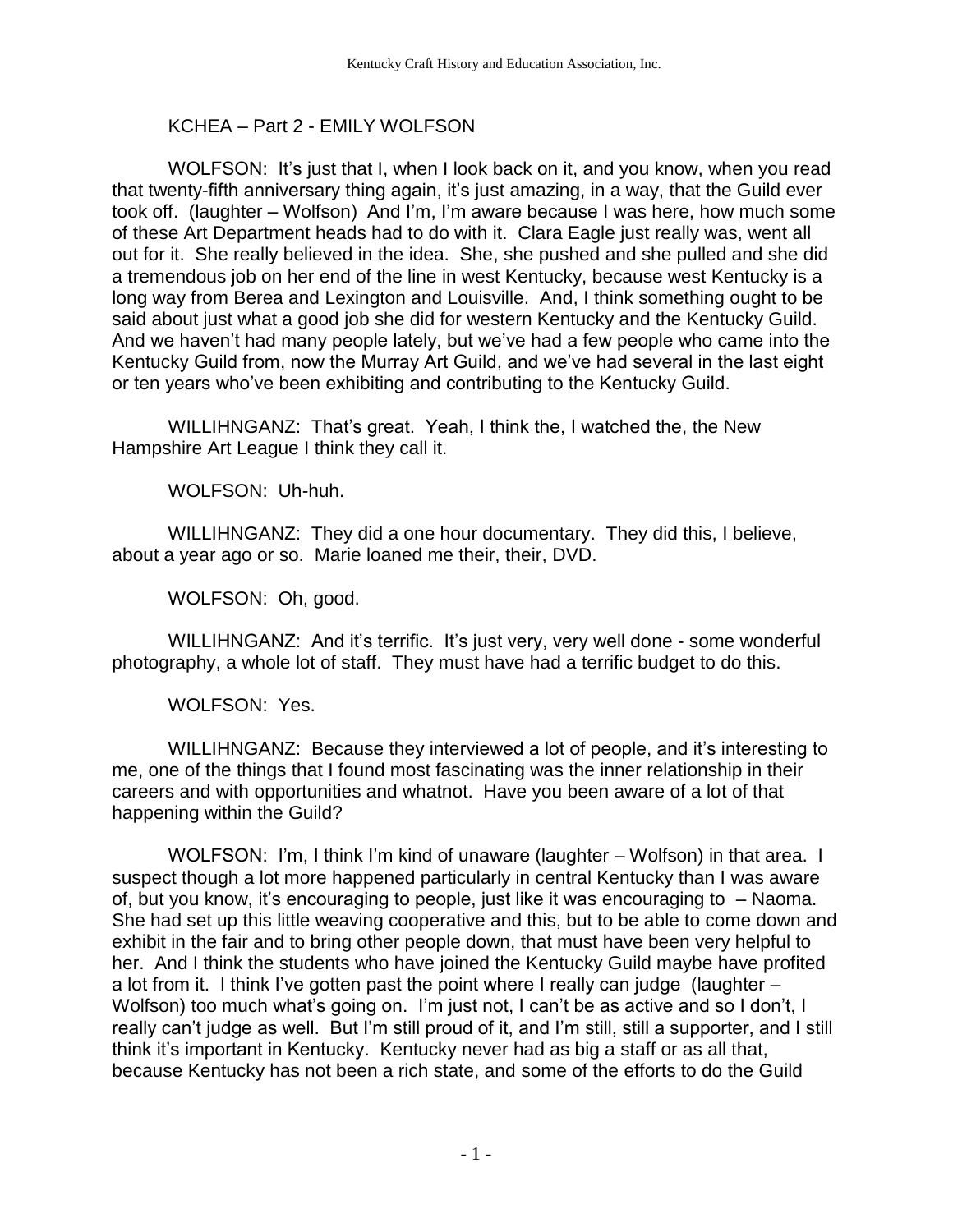was actually to help the state - particularly eastern and western Kentucky. And so I think, I think it still needs to be in place. It's not over yet.

WILLIHNGANZ: It seems to me that there's been a real movement just within the last ten years getting people aware of craftwork and focusing on, I've seen, at least my thinking, a lot more craft fairs and a lot more activity.

WOLFSON: Yes, that's right.

WILLIHNGANZ: And I just wonder what the cultural influences are that drew that out or what caused that. I mean, what has brought our awareness up?

WOLFSON: I guess, it's just exciting to do it, and there's a wide range of, what has been called crafts, too, and there, I don't understand the difference between a craftsman and a crafter, to tell you the truth. (laughter – Wolfson)

WILLIHNGANZ: Is there a difference?

WOLFSON: Pardon?

WILLIHNGANZ: Is there a difference?

WOLFSON: I don't know. I don't know. I have a feeling that sometimes if you just made anything with your hands. If you sewed a up a bonnet, you were a crafter. I'm not sure, but that's, that's, that's something that maybe just shows the extension of it. Back in the fifties, Scandinavian countries were rediscovering their crafts, and for instance, discovering the beauties of those old carriage blankets that they wove, and that they used the ends of warp yarn cut up and knotted into it to make, and they rediscovered, redesigned rhea rugs, and redesigned silver, and redesigned furniture, and, and maybe some of that is still getting spread out all over, not just Scandinavia, but every place.

WILLIHNGANZ: Yeah, perhaps so. It, it does seem to have a real resurgence going on right now, and I don't know, I think maybe it's just the influence, it's a backlash from the homogenization of a lot of the products that come frankly, out of China.

WOLFSON: It may well be. It may well be, and effort to not just be a part of the mash. (laughter – Wolfson)

WILLIHNGANZ: That's right. Yeah, you can only buy from Target so much and then it gets to be all the same. It all looks the same.

WOLFSON: Yes.

WILLIHNGANZ: You have no individuality there.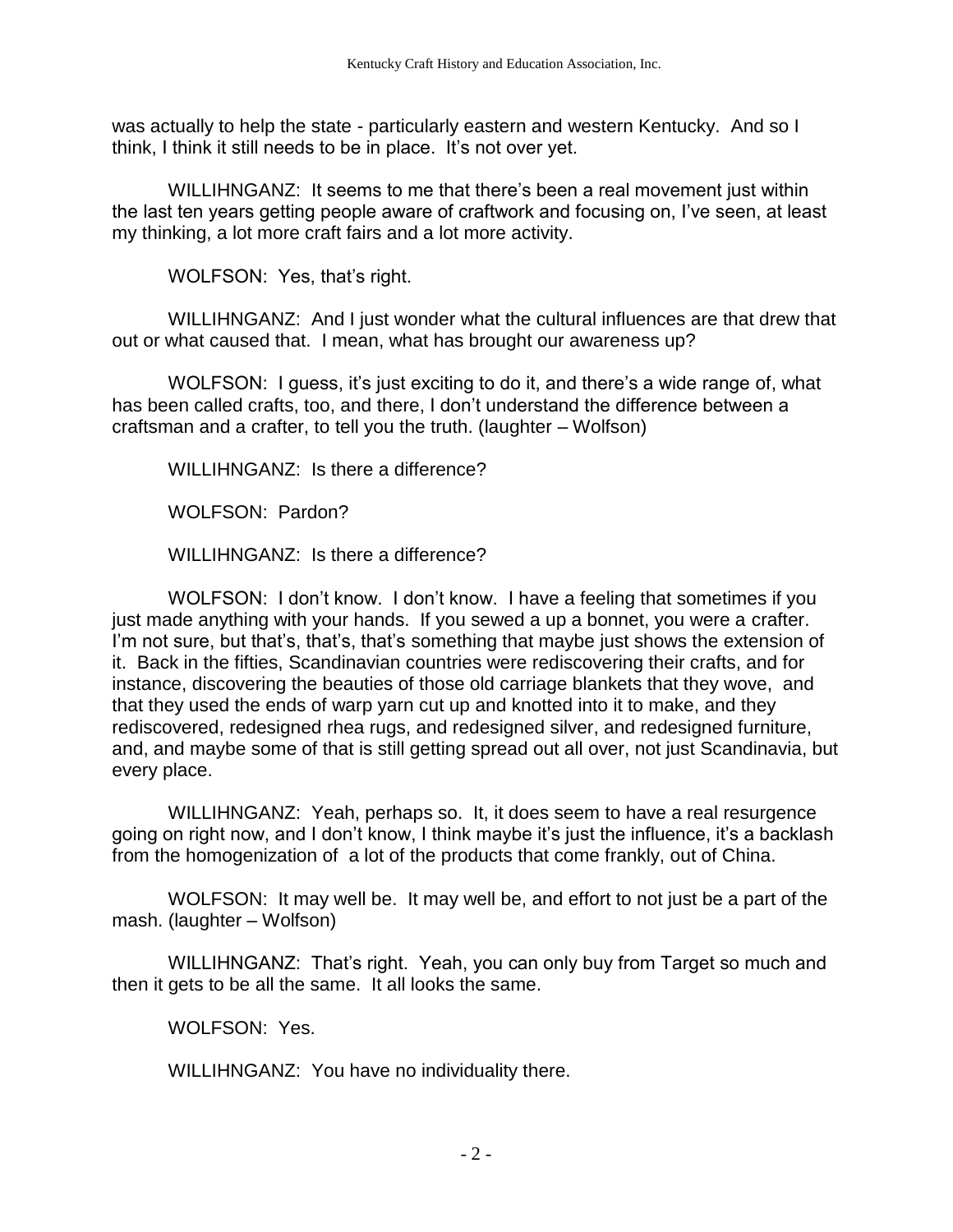WOLFSON: Right, and I think the Kentucky Guild does encourage that individuality at whatever level you want to do it. And jurying it does help people understand what they mean by quality. It, it, it, nothing's perfect. It doesn't always work perfectly, but it does make people more aware of the fact that you can't just twist your arm and produce a really fine piece.

WILLIHNGANZ: One of the interesting quandaries that Lester brought up when I did Lester Pross. He was talking about a village that I believe was in Uganda, I believe it was, where they made very elaborate sandals.

WOLFSON: Uh-huh.

WILLIHNGANZ: And they wove them with this golden thread, and they made all these various designs and whatnot, and sold them locally and then one day a fellow came in, and he said, "I really like these sandals. I'd really like to buy them." And they said, "How many would you like?" He said, "About a hundred thousand pair." And of course, this was just a little village that made these sandals, and you know, what does that do to the artwork and the craft when you start producing in those kinds of quantities. It changes the whole thing, to some extent.

WOLFSON: That indicates that people need more education in looking at crafts, not as something that you can get cheaply, but as something that you might pay more for, because it's better. Because it is special, and I think that when you order whatever it is – five hundred pairs, a thousand pairs – you're not looking at that. You're looking at some way of having them produce it cheaper and sell more.

WILLIHNGANZ: Mm-hmm.

WOLFSON: And that's not really in their best interest.

WILLIHNGANZ: Yeah, you compromise, and there are different levels of it really. I mean, there are certainly plenty of china makers that make an exact duplicate of every piece of hina, and some of them are very high quality. Noritake is very fine stuff, but it all looks exactly the same.

WOLFSON: Yeah, but it's very fine.

WILLIHNGANZ: It's very, very fine. Then you look at, for instance, Louisville stoneware does essentially what a potter does,…

WOLFSON: Yes.

WILLIHNGANZ: …but they sort of do it on a semi-mass production basis.

WOLFSON: Yes.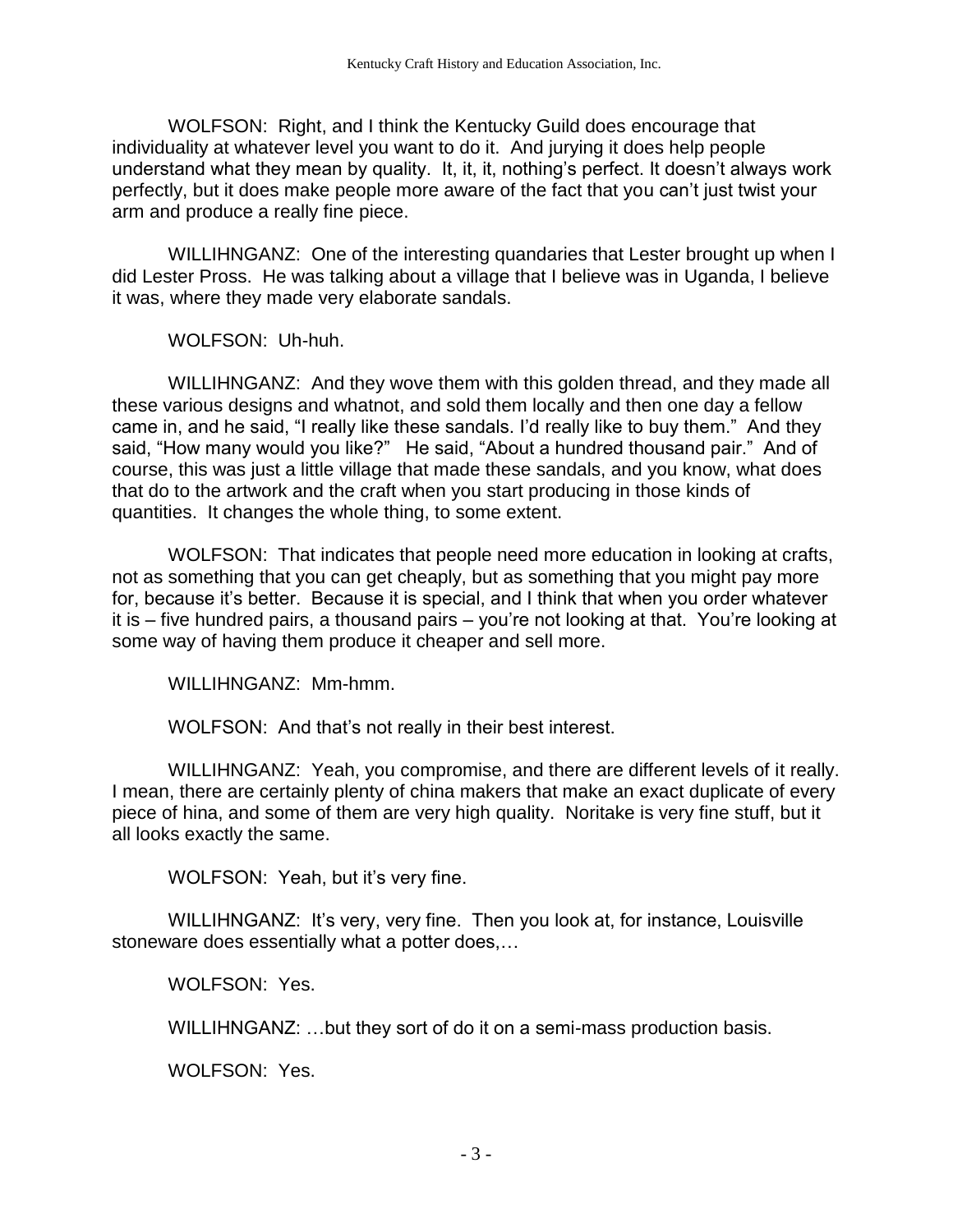WILLIHNGANZ: And they make thousands of a particular item, then they discontinue that line, and they don't make it again.

WOLFSON: Yes.

WILLIHNGANZ: And if you happen to have one, it can be a collector's item, (laughter – Willihnganz and Wolfson) cause they don't make it again.

WOLFSON: That's right.

WILLIHNGANZ: So, I don't know, I guess maybe there's a place …

WOLFSON: Somewhere

WILLIHNGANZ: …in our society for all sorts of different levels.

WOLFSON: Well, yeah, and it's a little like, it's a little like the other arts, like dance or plays. Some of them are just routine. Some of them have something special, and, of writing, too, that can be. Sometimes people can write an article for the paper, and it's so dull you just can bear to read it no matter what you would be interested in. And yet, there are other people who can write so well, that they can make a board of education meeting sound fascinating. (laughter – Willihnganz) You know?

WILLIHNGANZ: Oh, I do know. Yes, indeed. (laughter – Wolfson) That's absolutely true.

WOLFSON: And that's a, that's a real gift, and it does, it does make a difference in what people read, what they like to read.

WILLIHNGANZ: Yeah. It changes our quality of life. That's for sure.

WOLFSON: Yes. Well,…

WILLIHNGANZ: Okay. So, are we done?

WOLFSON: I probably…

WILLIHNGANZ: If you think of more things…

WOLFSON: I probably told you all I know. (laughter – Wolfson and Willihnganz)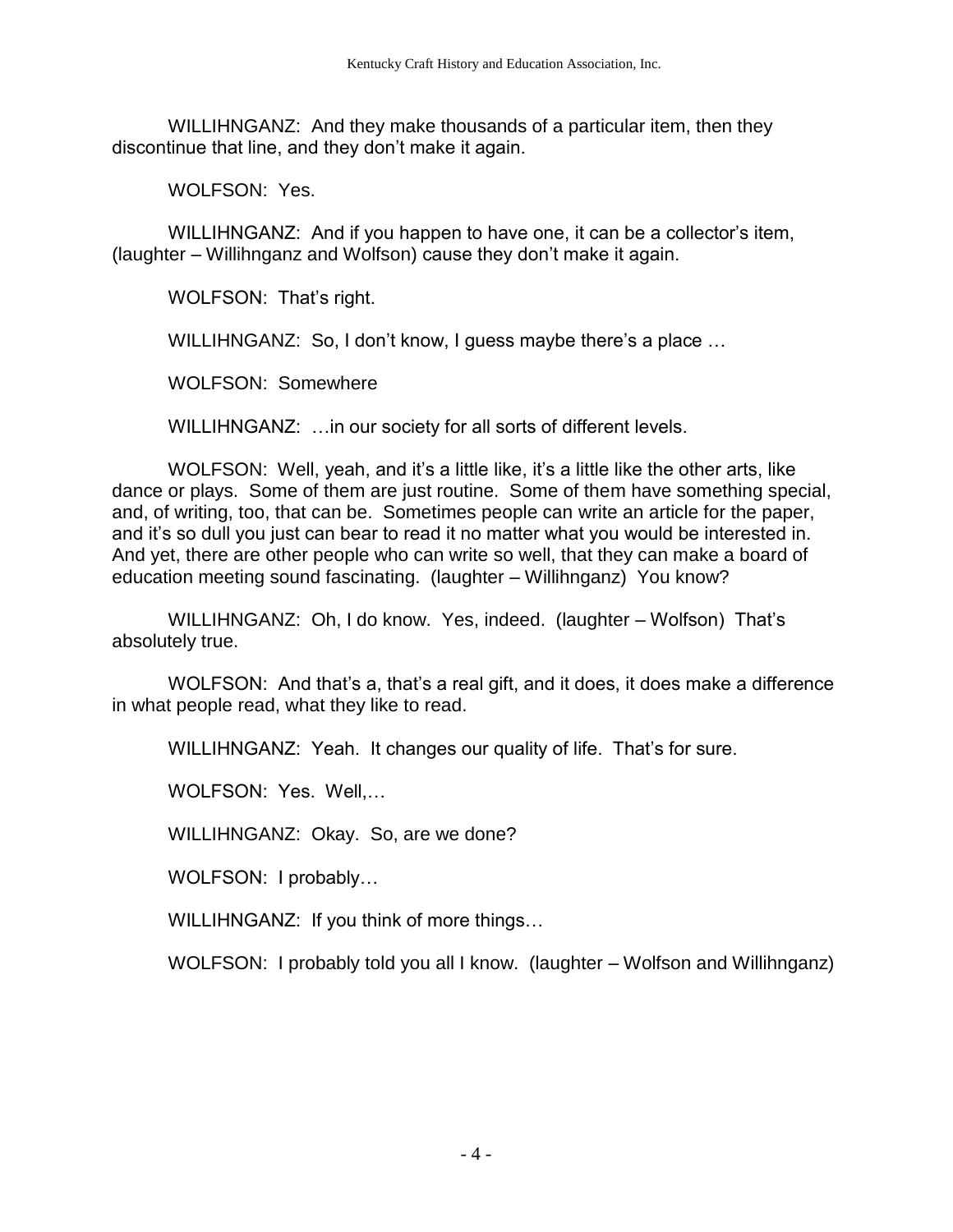## KCHEA - Part 2 - EMILY WOLFSON and FRED SHEPHERD

## (TAPE BEGINS IN THE MIDDLE OF WOLFSON TALKING)

WOLFSON: A black figure on a white ground and you turn it over and it's a white figure on a black ground or dark. And what I had a lot of fun doing was learning to double weave and putting multiple colors in the warp and multiple colors in the weft so that you make a more complex weaving. And I don't have any of those right here, right now, any of the ones that I really like. Some of them have been sold, and some of them are in other places. (laughter – Wolfson)

WILLIHNGANZ: Mm-hmm.

WOLFSON: But that was, that was what I enjoyed weaving, and then while I was doing that, I got interested in making the weaving three-dimensional. But I'll have to show, I'll have to show you one that I did that I think is more interesting than the black one, but it's somewhere else, too.

WILLIHNGANZ: Okay. Okay. Maybe we can do that at some point. Okay, Fred.

SHEPHERD: Swans chasing each other around the room. We don't have swans here, but I like birds.

WOLFSON: Yeah.

SHEPHERD: Linda's a big bird feeder.

WOLFSON: She is?

SHEPHERD: Oh, God.

WOLFSON: I haven't seen Linda…

SHEPHERD: Spend eighty dollars a month, eighty dollars a month on bird feed.

WOLFSON: I haven't seen Linda in, I don't know, years.

SHEPHERD: Oh, she's, she's, she's full of it.

WOLFSON: Yeah. Is she still going to...?

SHEPHERD: Well, she and Kate are in the craft business, and have been for years – fifteen years.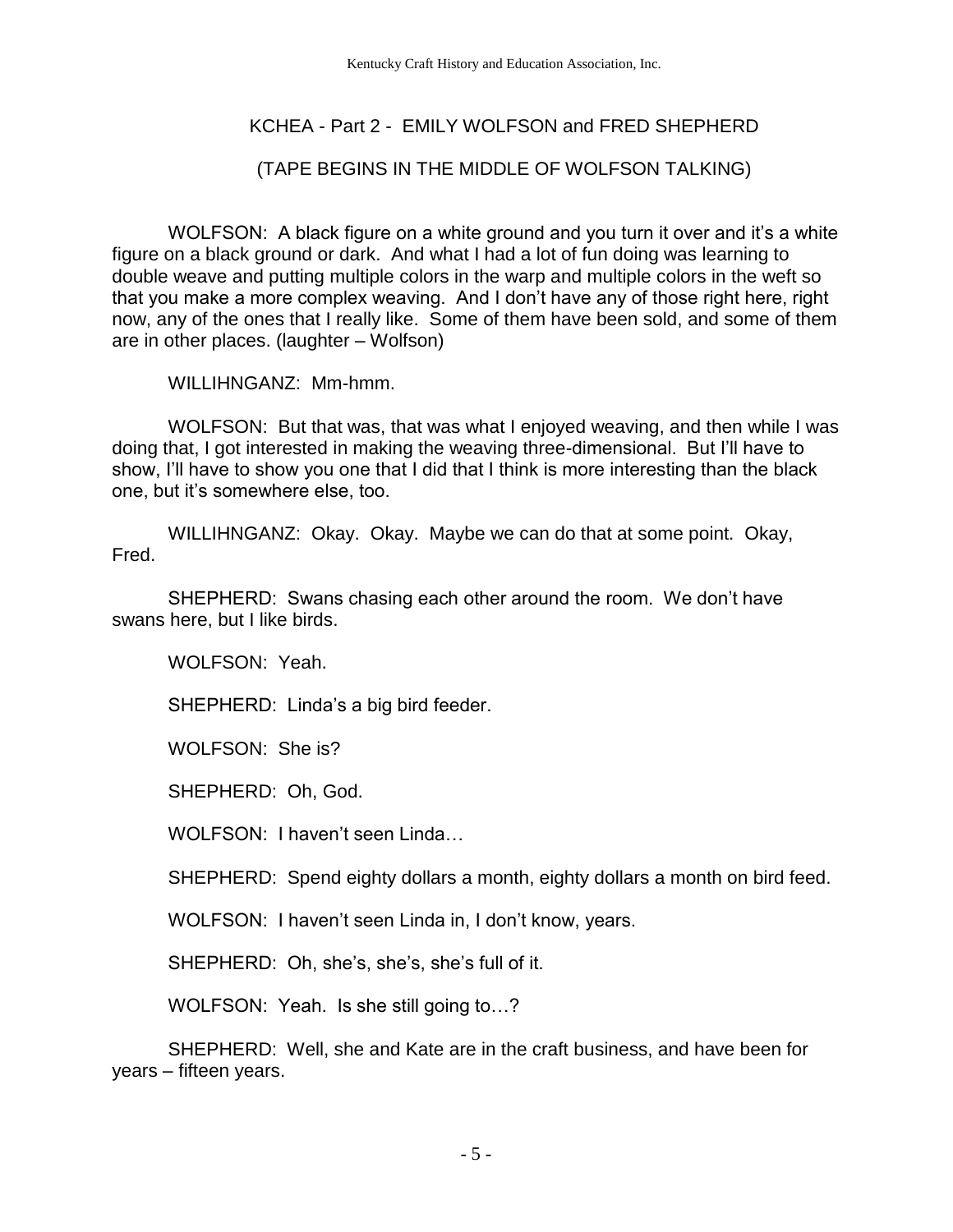WOLFSON: And what do they do – jewelry, mostly?

SHEPHERD: Clothes mostly, but now Kate is interested in becoming a silversmith, and so she's had two shows in Frankfort, Franklin, Tennessee, and sold them out, all of them. So she's…

WOLFSON: Good for her.

SHEPHERD: Yeah, she's, I think, very slowly coming around to the artistic side of the family. She loves to draw and paint, and she works like a fiend.

WOLFSON: (laughter – Wolfson) She's her Papa's daughter. Yeah.

SHEPHERD: Yeah. She loves work, like all of us do.

WILLIHNGANZ: Tell me about this piece.

SHEPHERD: Huh? Oh, it's very simple. There is a whole group of things made in sequences. This is two different pieces of clay attached together, and then the rims are altered, cut (unintelligible), and then the birds are added, and then they're chasing each other around the room. I made a whole series of those, about a dozen of those pieces, and I still have that one and one other one in the shop. The rest of them are all gone. Yeah.

WILLIHNGANZ: That's terrific.

SHEPHERD: Fun to make.

WOLFSON: And you made some smaller ones, too.

SHEPHERD: Yep, made smaller ones and bigger ones.

WOLFSON: Cause I got one or two.

SHEPHERD: Mm-hmm. A few bird pieces.

WOLFSON: Mm-hmm.

SHEPHERD: Yep! This is gonna go in the mail. (laughter – Wolfson and Shepherd) It's got to go in the mail, now.

WOLFSON: Is it going in the mail, or is he going to take it?

SHEPHERD: Too many witnesses, now.

WOLFSON: Or is he going to take it?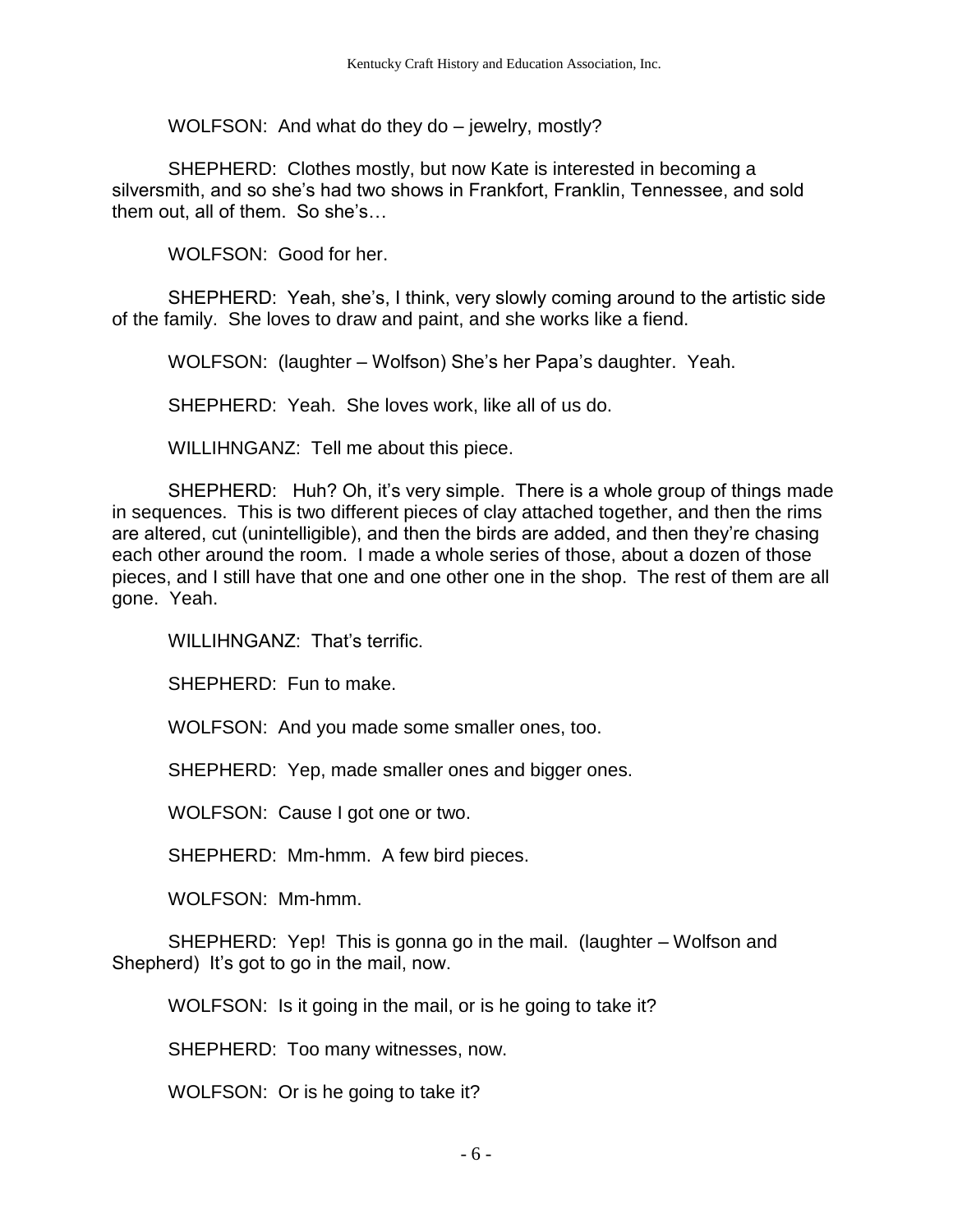SHEPHERD: Hmm?

WOLFSON: Or is he going to take it? You got to have a good packer.

SHEPHERD: Well, it's a box within a box.

WOLFSON: A box within a box.

SHEPHERD: Box in a box. Yeah, they wanted that piece, so they're finally going to get it.

WOLFSON: I think it's lovely.

SHEPHERD: Yeah, it's a pretty piece. That was the most difficult piece to make – that little tiny thing on there. Looks like a little girl did it. (laughter – Shepherd)

WOLFSON: I should say.

SHEPHERD: Yeah, it's fun. Kind of mixing real tiny precise things with…

WOLFSON: With the smooth.

SHEPHERD: …with stuff, little ruffled feathers on the bottom. There's always something to look at.

WOLFSON: A very fussy top with a very smooth, you know,...

SHEPHERD: Yeah, right. Exactly - one part of the piece challenging another part of the piece. It makes your eye move around it, around the work. That's something that's hard to do.

WOLFSON: Yes, it is.

SHEPHERD: Yeah, it's hard to do, but I'm not really tired of the piece, but he said, "When you

get tired, send it up."

WOLFSON: Well, you're willing. You're willing to give it up.

SHEPHERD: Oh, yeah. They deserve it. I love them both. They're great people.

WOLFSON: Yeah.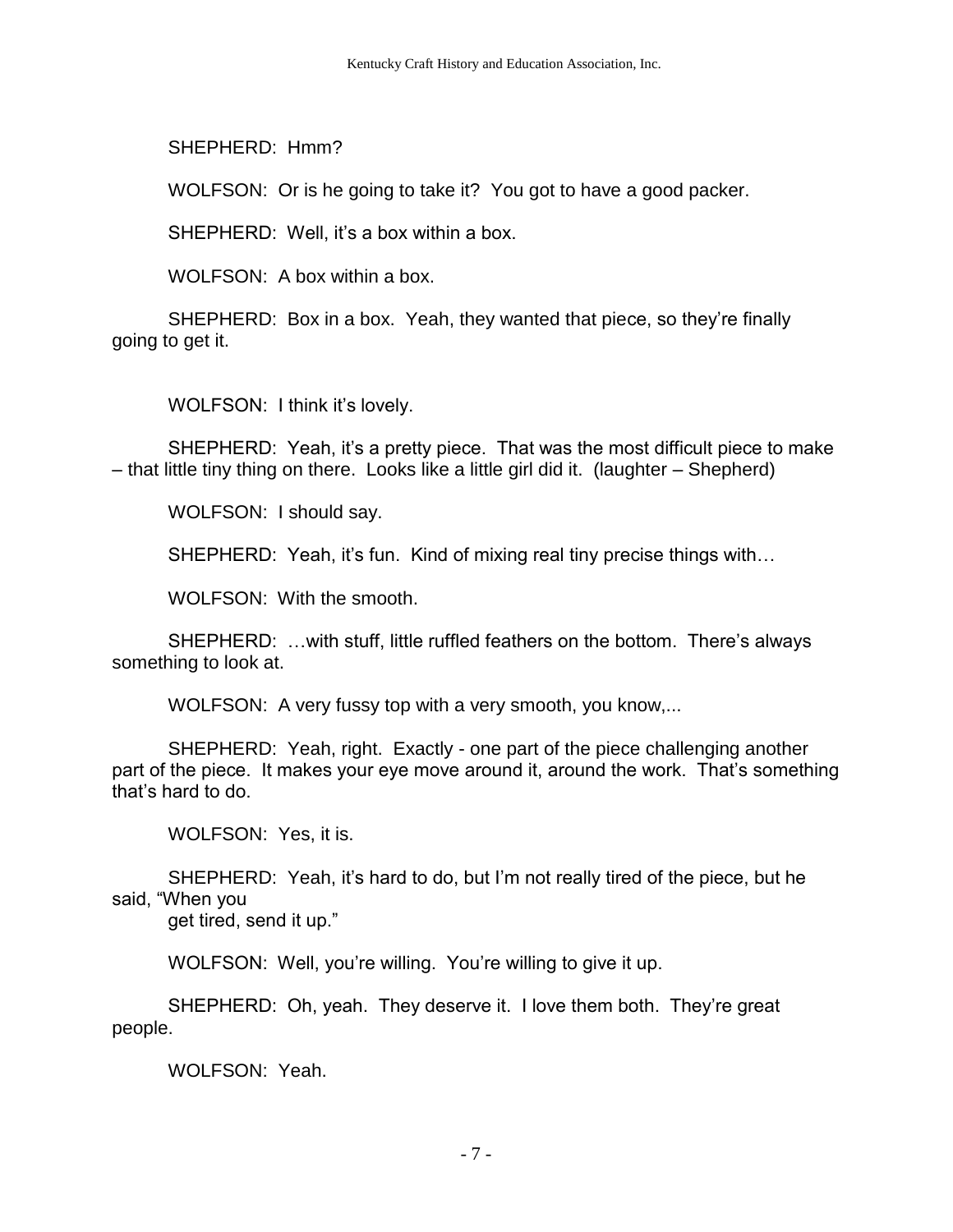SHEPHERD: And I already have another piece.

WOLFSON: Like this?

SHEPHERD: No, a piece in her collection that is a teapot that is in that Potters' Book of Kentucky.

WOLFSON: Yeah. Hmm-hmm.

SHEPHERD: Yeah, it's in that book. When I went to the house, and I saw it sitting on the table, then, "Oh, my God!" She said, "Oh, yeah, Fred. It's the one that's in the book." (laughter – Wolfson and Shepherd)

WOLFSON: That's good.

SHEPHERD: Yeah.

WOLFSON: That's great.

SHEPHERD: So that was double, double for hers. She was smart enough to get the piece and now she has a picture of it in Joe Molinaro's book.

WOLFSON: Now she has both. Good. Oh, my.

WILLIHNGANZ: Okay. Anything else you can tell me about the guild?

SHEPHERD: Well, I, you know, I wish I was a millionaire.

WOLFSON: You have to spark it don't you?

SHEPHERD: Yeah, I wish I was a millionaire. Of all the causes that I, you could leave money to, that and scholarships for kids, for students.

WILLIHNGANZ: Mm-hmm.

SHEPHERD: So important. So important. keep that, keep those kids in shape while they're there. Get rid of their first ten years out of school paying back these horrible loans.

WOLFSON: Yes.

SHEPHERD: We just cannot do enough for young people.

WOLFSON: Mm-hmm. I was very fortunate. I came along when they had the student help, under Franklin Roosevelt.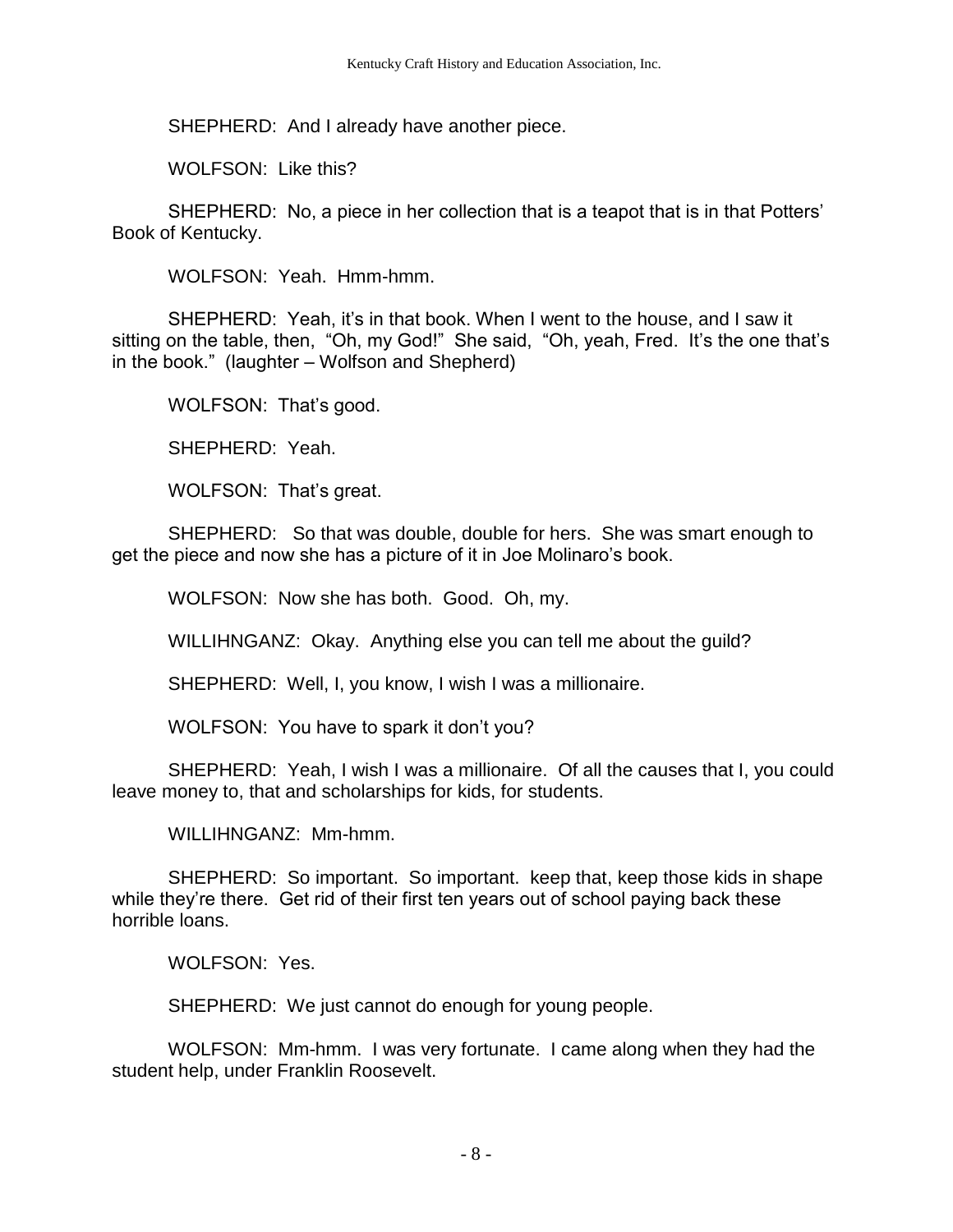SHEPHERD: Did you?

WOLFSON: Mm-hmm. (laughter – Wolfson) Long time ago.

SHEPHERD: Well, you, you, you graduated in Paris.

WOLFSON: No, I graduated in…

SHEPHERD: You went to the (unintelligible)?

WOLFSON: What?

SHEPHERD: Didn't you go to the (unintelligible)?

WOLFSON: No. I went to, I studied with Leger.

SHEPHERD: Oh, Okay.

WOLFSON: But I, I had a scholarship after I graduated from the Arts School at Newcomb College. (laughter – Wolfson) Of all places.

SHEPHERD: Oh. Wow!

WOLFSON: And, my French professor, I took French for four years, because I just liked it. And he heard, read of this scholarship that was offered in Paris, and I applied and it said, it was a very small one, but it was very nice. And they said, "But you have to pay your way over, so you have to get, you have to promise that you can. " So I asked my dad, and he didn't think I'd get it, so he said, "Of course." (laughter Wolfson and Shepherd)

SHEPHERD: So, you've done all the rest.

WOLFSON: So, I did all the rest.

SHEPHERD: Yeah. (laughter – Wolfson and Shepherd) You got the money.

WOLFSON: And I had a, the, Rockefeller had, helped Paris to get together a place for students, because it was so hard to find lodging for students. This was in the thirties, and he set up a university city, university city. They had houses, each nation had built a dormitory or residence for students from their country.

SHEPHERD: Mm-hmm. Mm-hmm.

WOLFSON: And they had a central, like a student center, great big beautiful place, and the scholarship was to the American house (unintelligible).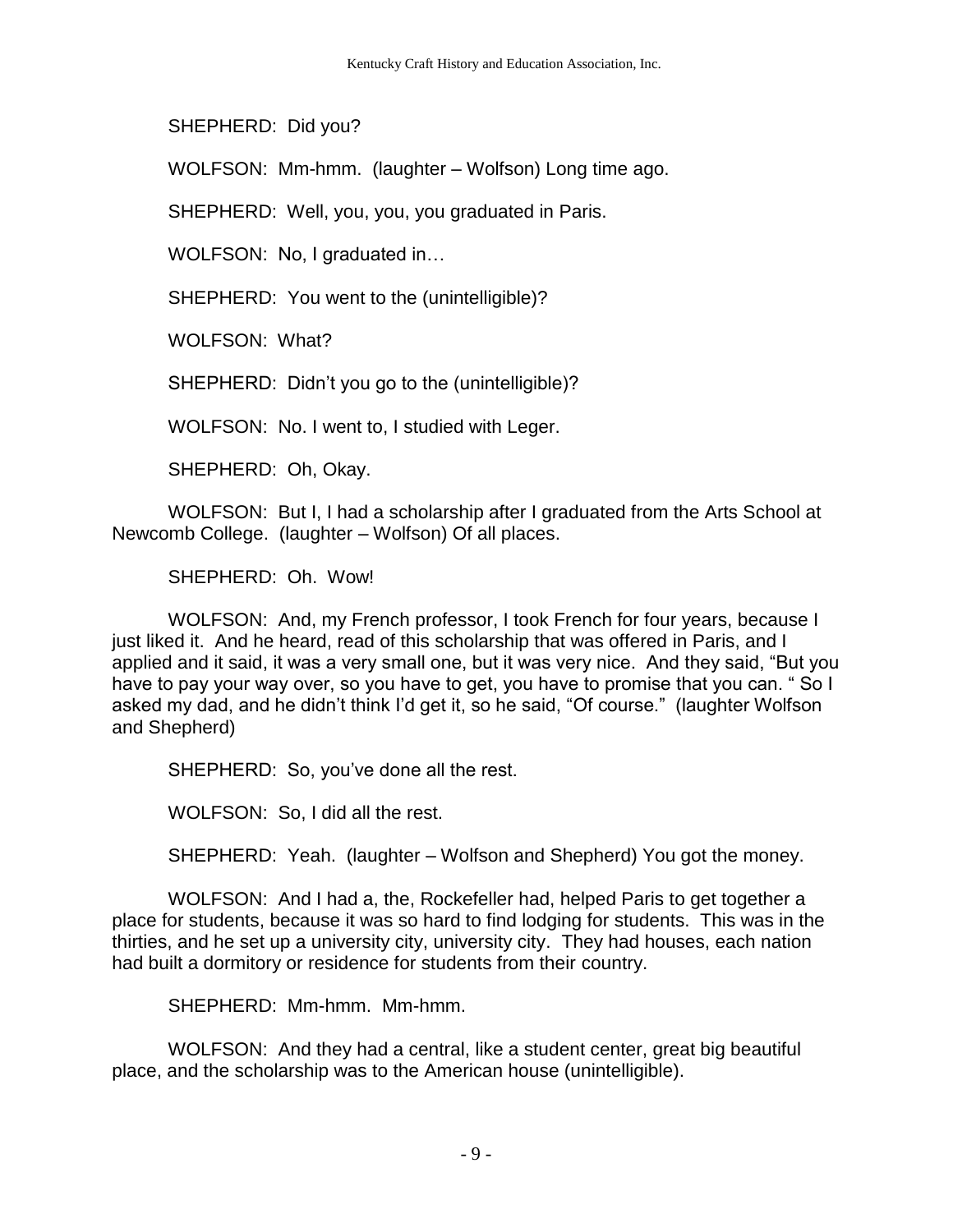SHEPHERD: Ohhh.

WOLFSON: And so, I had a studio up on the fifth floor…(laughter – Wolfson)

SHEPHERD: Great.

WOLFSON: …and I'm not going to tell you the money. (laughter – Wolfson and Shepherd) It was so small, it was so small you wouldn't believe it. But I had a stipend that was paid for early, and I could go where I wanted to. I think they expected me to go to the, (unintelligible) whatever.

SHEPHERD: Mm-hmm.

WOLFSON: But, a sculptor in New Orleans had said, "You know, if you want to go to Paris, don't go, just go to the regular places, find a, one of the contemporary painters who's doing something, and study there." And I, what I had gotten good at was painting landscapes and things, fairly traditionally, but I wasn't very good at composition, organization. So, he said, "Find somebody." So, Leger was the one. (laughter – Wolfson)

SHEPHERD: Not too bad. Not too bad, Emily.

WOLFSON: So, it was a good, it was a good year. And probably the best year I ever had. (laughter – Wolfson)

SHEPHERD: Not one you'll forget. Yeah. When did you get into watercolors?

WOLFSON: I actually did some at Newcomb. I, one of, my first art teacher that impressed me was a watercolor, did watercolors, and taught a watercolor class.

SHEPHERD: Mm-hmm.

WOLFSON: But we did oil painting a lot of times, and I did, I took a portrait class with him and all my other stuff, but, and then, you know, it's just so much easier to take your stuff in watercolor, to go someplace else and paint.

SHEPHERD: For you.

WOLFSON: For me, than it is oil.

SHEPHERD: Well, I remember the piece that you did for the Guild. It's a big scene that they used for a cover piece for Sunday.

WOLFSON: Oh, yes. Oh, yeah.

SHEPHERD: Yes, with balloons and the people…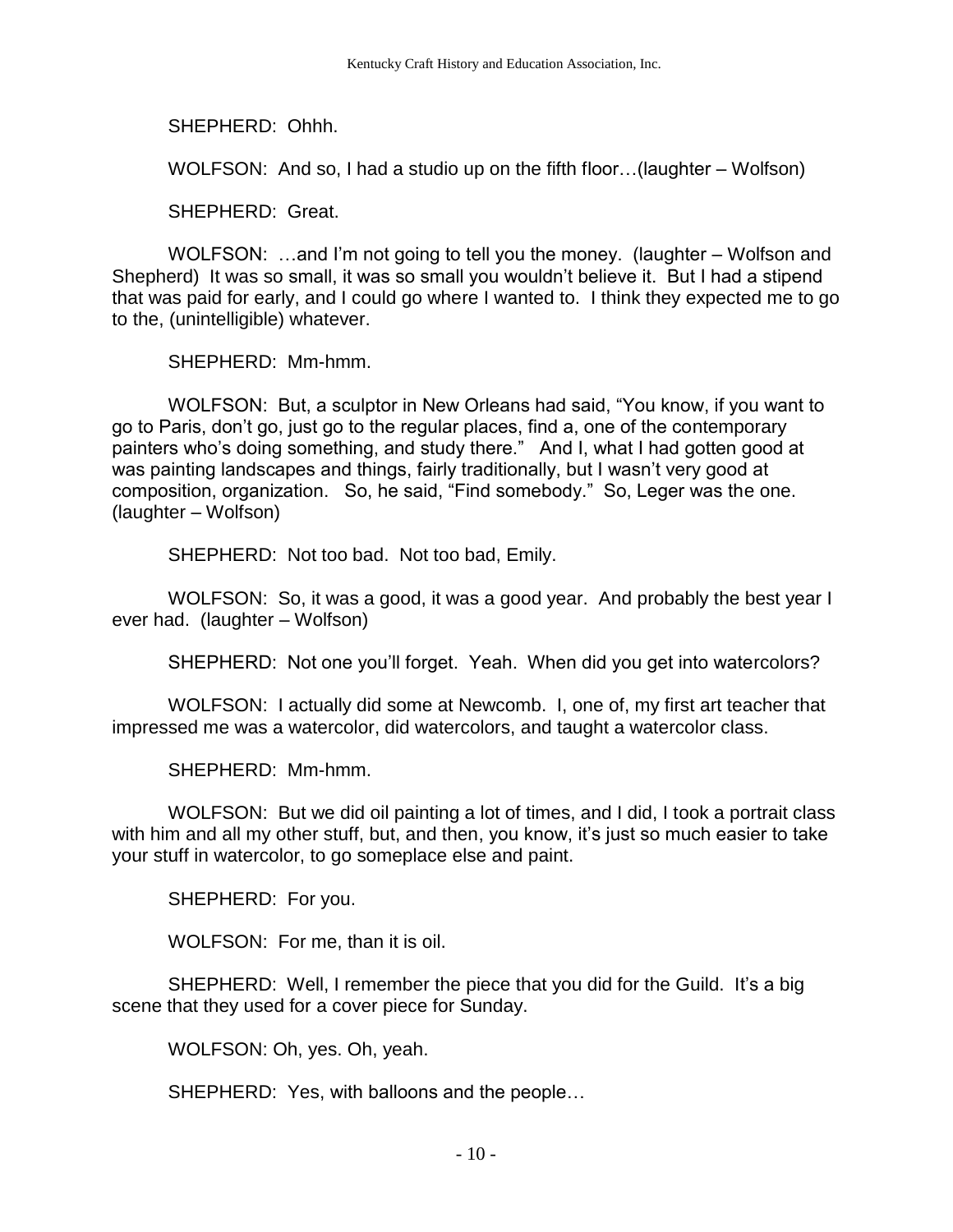WOLFSON: Oh, the poster.

SHEPHERD: Yeah! Oh, it was great! Just great!

WOLFSON: Well,…

SHEPHERD: I thought, "Mm-hmmm, she does some things other, besides weave. I didn't know that."

WOLFSON: Yeah, but I was a painter before I was a weaver.

SHEPHERD: That was it.

WOLFSON: And when I taught at Indiana I was teaching just design and crafts for teachers.

SHEPHERD: Mm-hmm. Mm-hmm.

WOLFSON: I got interested in weaving, but I didn't get to do much of it until I retired. I taught it here, though, but I didn't get to do as much.

SHEPHERD: Well, you turned out to be a jack of all trades, eh?

WOLFSON: Yes. Well, I was, I was a representative member of the Kentucky Guild of Artists and Craftsmen. (laughter – Wolfson and Shepherd)

SHEPHERD: You hit both sides of the field, not just one but both. (laughter – Wolfson)

WOLFSON: And I was a representative member, so….(laughter – Wolfson)

SHEPHERD: That's right. Very few of those.

WOLFSON: Yeah. So…

SHEPHERD: Be satisfied to get a little bit of that.

WOLFSON: And so, the, yeah the, so I had to learn to weave a lot of useful things, and I appreciate those. I don't think you have to do art, but then I was interested in painting, so, uh, I kind of went into more interesting things like tapestry and double weaving, and stuff like that just because I liked it.

SHEPHERD: Yeah. It isn't like those things when people look at weaving and it, in some, in some instances, it doesn't look that difficult.